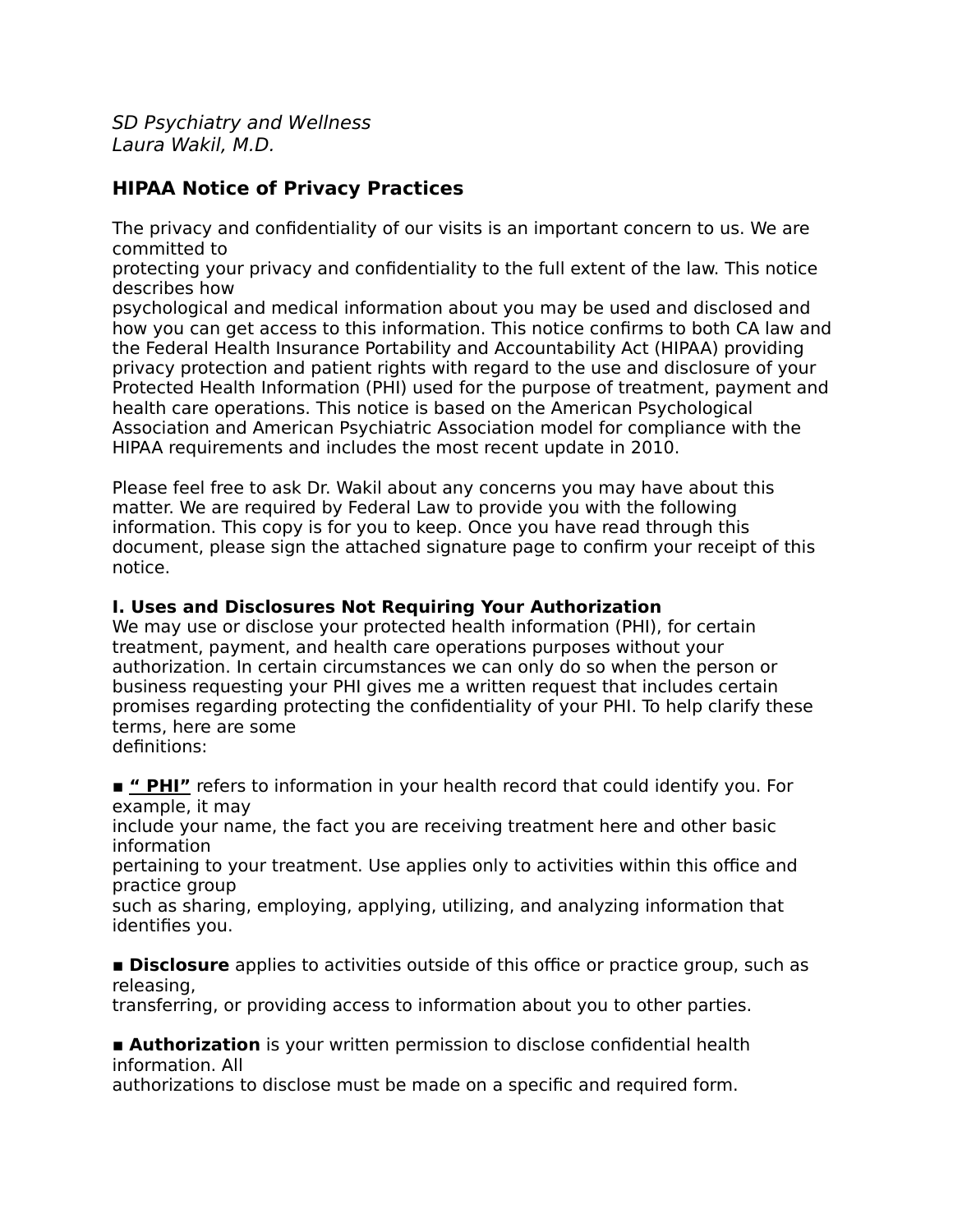**Treatment** is when we provide, coordinate, or mange your health care and other services related to your health care. For example, with your written authorization we may provide your information to your physician to ensure the physician has the necessary information to diagnose and treat you.

**Payment** refers to when your PHI may be used, as necessary, in activities related to obtaining payment for your health care services. This may include the use of a billing service or providing you documentation of your care so that you may obtain reimbursement from your insurance company.

**Example Health Care Operations** are activities that relate to the performance and operation of our practice.

## **II. Uses and Disclosures Requiring Authorization**

We may use or disclose PHI for purposes outside of treatment, payment, and health care operations when your appropriate authorization is obtained. Additionally, certain categories of information have extra protections by law, and thus require special written authorization for disclosures.

**Executive Psychotherapy Notes** – your therapist will obtain a special authorization before releasing

your psychotherapy notes. "Psychotherapy Notes are notes they have made about your

conversations during a private, group, joint, or family counseling session, which are kept separate from the rest of the record.

**HIV Information** - Special legal protections apply to HIV/AIDS related information. We will

obtain a special written authorization from you before releasing information related to HIV/

AIDS.

**Example 2 Alcohol and Drug Use Information** - Special legal protections apply to information related to alcohol and drug use and treatment. We will obtain a special written authorization from you

before releasing information related to alcohol and/or drug use/treatment. In those instances, when we are asked for information for purposes outside of treatment and payment operations, we will obtain an authorization from you before releasing this information. You may revoke or

modify all such authorizations (of PHI or psychotherapy notes) at any time; however, the revocation or modification is not effective until I receive it.

#### **III. Uses and Disclosures with Neither Consent nor Authorization**

We may use or disclose PHI without your consent or authorization in the following circumstances:

**Example Abuse:** Whenever mental health providers, in their professional capacity, have knowledge of or observe a child they know or reasonably suspect has been the victim of child abuse or neglect, they must immediately report such to a police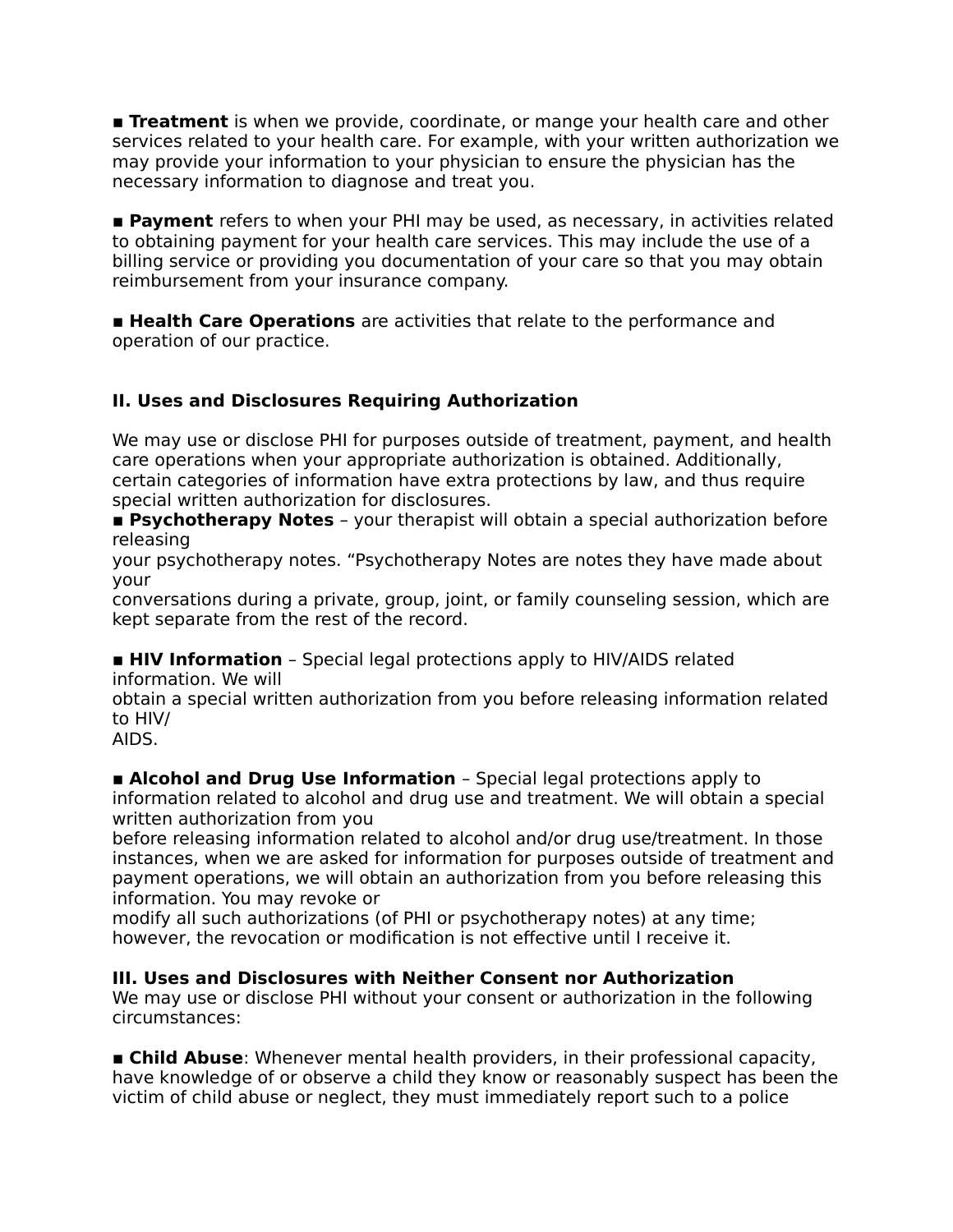department or sheriff's department, county probation department, or county welfare department. Also, if mental health providers have knowledge of or reasonably suspect that mental suffering has been inflicted upon a child or that his or her emotional wellbeing is endangered in any other way, they may report such to the above agencies.

**Example 2 Adult and Domestic Abuse:** If your mental health provider, in their professional capacity, has observed or has knowledge of an incident that reasonably appears to be physical abuse,

abandonment, abduction, isolation, financial abuse or neglect of an elder or dependent adult, or if they are told by an elder or dependent adult that he or she has experienced these or if I

reasonably suspect such, they must report the known or suspected abuse immediately to the local ombudsman or the local law enforcement agency.

Your mental health provider does not have to report such an incident if:

■ They have been told by an elder or dependent adult that he or she has experienced behavior

constituting physical abuse, abandonment, abduction, isolation, financial abuse or neglect;

**If They are not aware of any independent evidence that corroborates the statement** that the abuse has occurred;

**The elder or dependent adult has been diagnosed with a mental illness or** dementia, or is the

subject of a court-ordered conservatorship because of a mental illness or dementia; **AND**

■ In the exercise of clinical judgment, they reasonably believe that the abuse did not occur.

**Health Oversight:** If a complaint is filed against any of our licensed psychologists or registered

psychological assistants with the California Board of Psychology, or if a complaint is filed against the psychiatrist to the Medical Board of California, the Board has the authority to subpoena confidential mental health information from us relevant to that complaint.

**Judicial or Administrative Proceedings:** If you are involved in a court proceeding and a request is made about the professional services that we have provided you, we must not release your information without:

**E** Your written authorization or the authorization of your attorney or personal representative; or

■ A court order; or

■ A subpoena duces tecum (a subpoena to produce records) where the party seeking your records provides us with a showing that you or your attorney have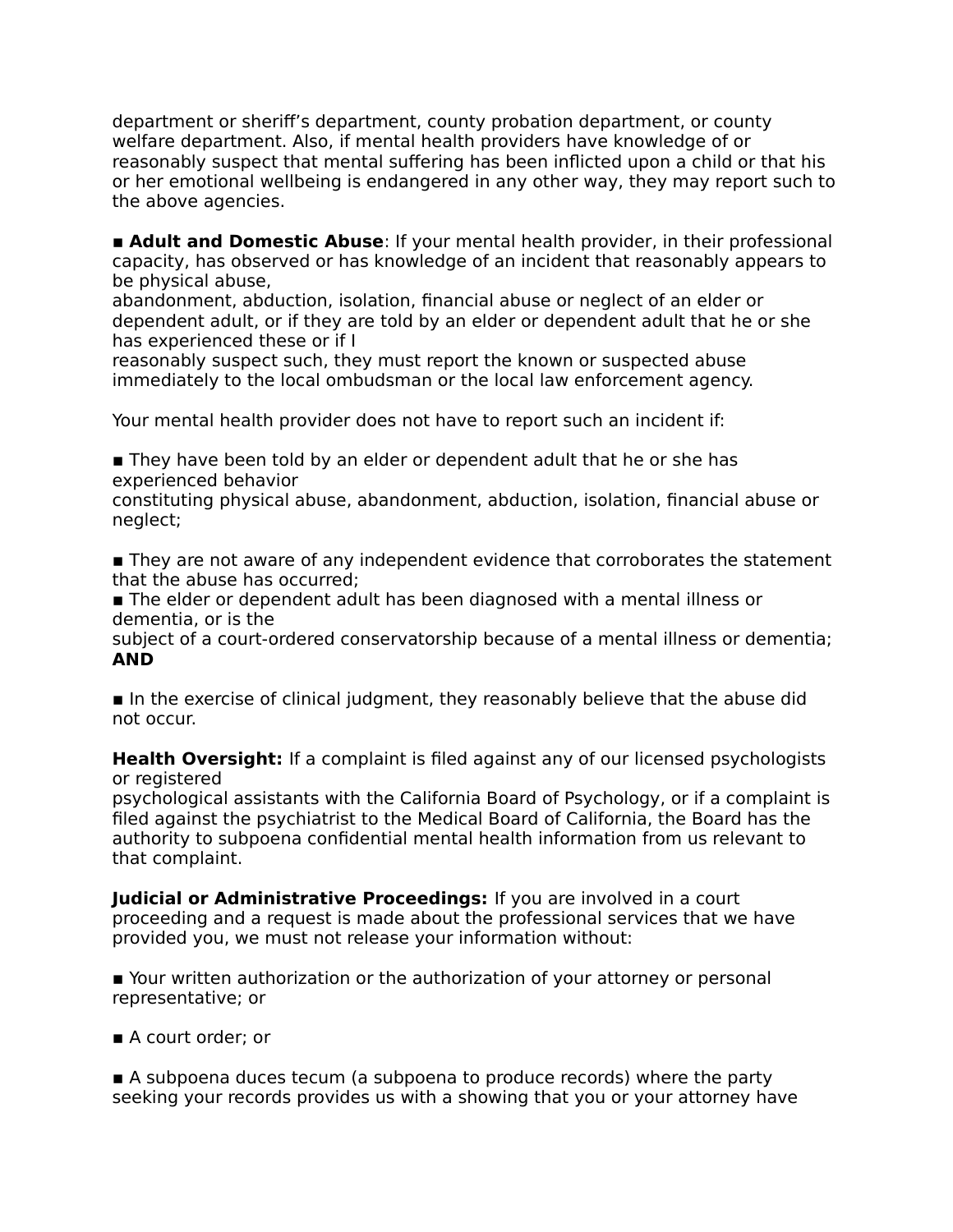been served with a copy of the subpoena, affidavit and the appropriate notice, and you have not notified us that you are bringing a motion in the court to quash (block) or modify the subpoena. The privilege does not apply when you are being evaluated for a third party or where the evaluation is court-ordered. We will inform you in advance if this is the case.

**Serious Threat to Health or Safety:** If you communicate to your mental health provider a serious threat of physical violence against an identifiable victim, they must make reasonable efforts to communicate that information to the potential victim and the police. If they have reasonable cause to believe that you are in such a condition, as to be dangerous to yourself or others, they may release relevant information as necessary to prevent the threatened danger.

**Worker's Compensation:** If you file a worker's compensation claim, your mental health provider must furnish a report to your employer, incorporating their findings about your injury and treatment, within five working days from the date of the your initial examination, and at subsequent intervals as may be required by the administrative director of the Worker's Compensation Commission in order to determine your eligibility for worker's compensation.

## **IV. Patient's Rights and Psychologist's Duties**

Patient's Rights:

**Right to Request Restrictions** -You have the right to request restrictions on certain uses and

disclosures of protected health information about you. However, your mental health provider is not required to agree to a restriction you request.

#### **Right to Receive Confidential Communications by Alternative Means and at Alternative Locations –**

You have the right to request and receive confidential communications of PHI by alternative means and at alternative locations.

**Right to Inspect and Copy** - You have the right to inspect or obtain a copy (or both) of PHI in our mental health and billing records used to make decisions about you for as long as the PHI is

maintained in the record. We may deny your access to PHI under certain circumstances, but in some cases you may have this decision reviewed. On your request, we will discuss with you the details of the request and denial process.

**Right to Amend** - You have the right to request an amendment of PHI for as long as the PHI is

maintained in the record. We may deny your request. On your request, we will discuss with you the details of the amendment process.

**Right to an Accounting** - You generally have the right to receive an accounting of disclosures of PHI for which you have neither provided consent nor authorization (as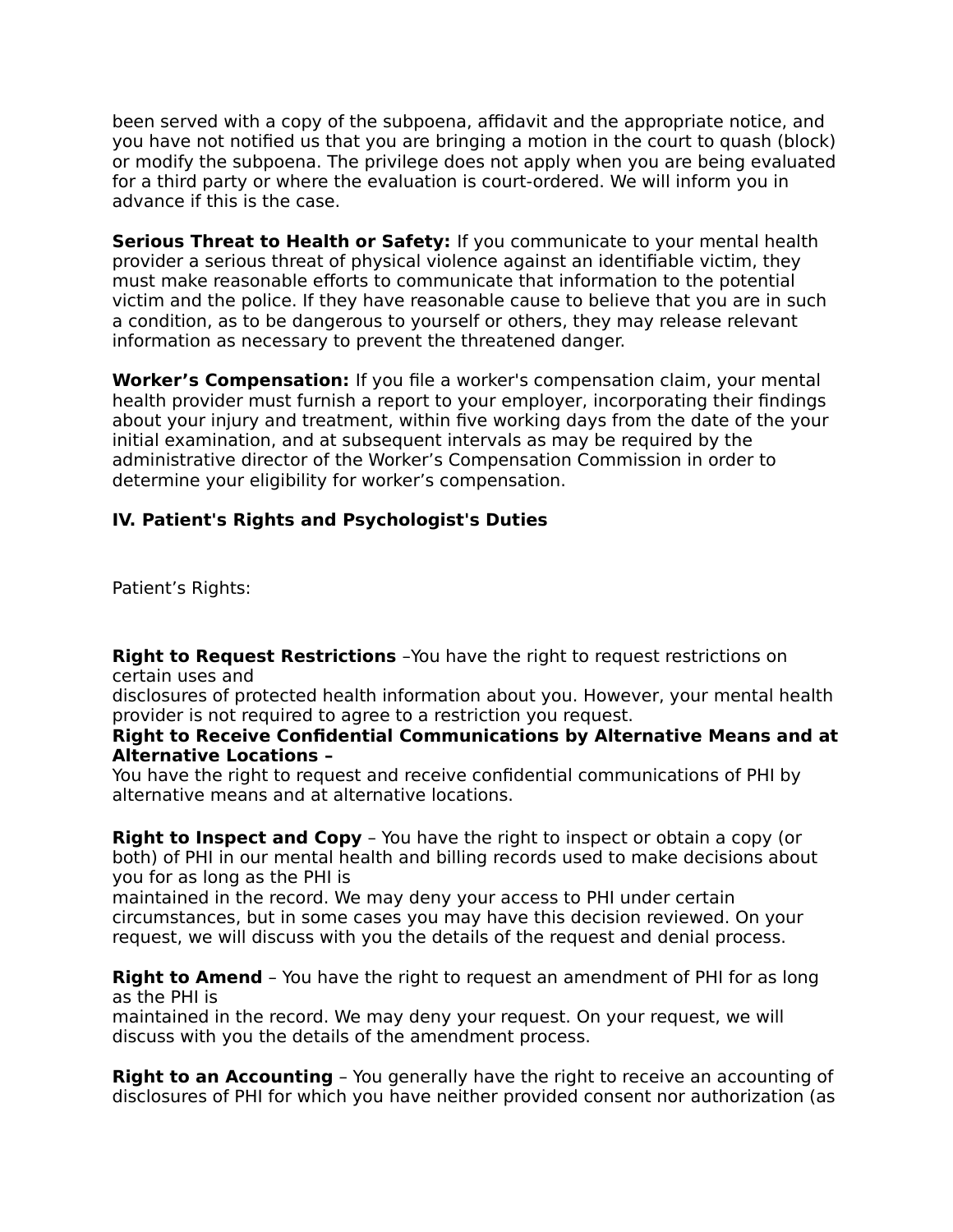described in Section III of this Notice). On your request, we will discuss with you the details of the accounting process.

**Right to a Paper Copy** - You have the right to obtain a paper copy of the notice from us upon request, even if you have agreed to receive the notice electronically.

Mental Health Provider's Duties:

We are required by law to maintain the privacy of PHI and to provide you with a notice of our legal duties and privacy practices with respect to PHI.

We reserve the right to change the privacy policies and practices described in this notice. Unless we notify you of such changes, however, we are required to abide by the terms currently in effect.

If we revise our policies and procedures, we will notify you as indicated in section VI below.

## **V. Questions and Complaints**

If you are concerned that we have violated your privacy rights, or you disagree with a decision we made about access to your records, you may address your questions and concerns to us directly at:

SD Psychiatry and Wellness laura@sdpsychiatryandwellness.com (415) 722-8377

You may also send a written complaint to the Secretary of the U.S. Department of Health and Human Services. We can provide you with the appropriate address upon request.

## **VI. Effective Date, Restrictions, and Changes to Privacy Practices**

This notice went into effect on April 1, 2010.We reserve the right to change the terms of this notice and to make the new notice provisions effective for all PHI that we maintain. We will notify you prior to releasing any information based upon the revision, either by US mail or by giving you a revised notice personally during an office visit.

# **Acknowledgment of Receipt of HIPAA Notice of Privacy Practices**

I, \_\_\_\_\_\_\_\_\_\_\_\_\_\_\_\_\_\_\_\_\_\_\_\_\_\_\_\_\_\_\_\_\_\_\_\_\_\_\_\_\_\_\_\_\_\_\_\_\_, acknowledge the

**(print name)**